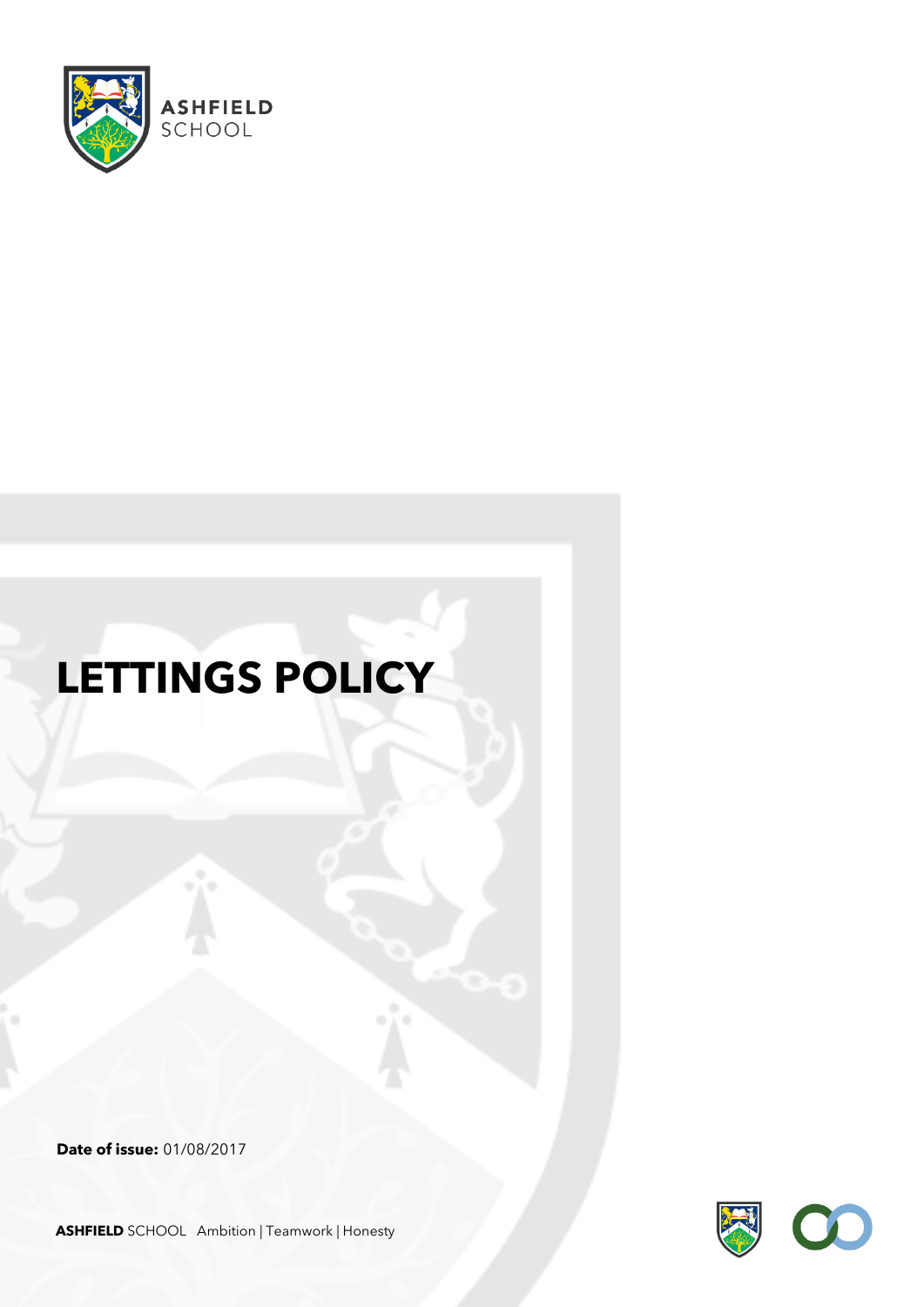It is the **ASHFIELD SCHOOL POLICY** that all persons who hire / have the use of school premises i.e. buildings and grounds, at all times, comply with the necessary Health and Safety policies and procedures and where appropriate the relevant safe working practices and risk assessments; Terms and Conditions of Hire and that they also complete a Booking Form / Hirer Agreement Code of Conduct as appropriate.

#### Overall **responsibility** for **HEALTH AND SAFETY WITHIN THE SCHOOL** and for **LETTINGS** is that of the *HEAD TEACHER* as delegated by the *ASHFIELD SCHOOL GOVERNORS.*

**The** *SCHOOL BUSINESS MANAGER* is responsible to the *HEAD TEACHER (or his nominated DEPUTY)* for **coordinating** the **operational management** of the health, safety and welfare functions of the school including **LETTINGS** and for reporting any problems associated with that responsibility directly to the *HEAD TEACHER* (or his nominated Deputy).

Day to day responsibility for Health and Safety for Lettings is delegated to a designated manager who is responsible to the *SCHOOL BUSINESS MANAGER / HEAD TEACHER*.

#### *THE SCHOOL BUSINESS MANAGER (through the Health and Safety Manager) will***:**

- ensure that all hirers are made aware of the school Health and Safety policy, procedures and arrangements;
- ensure that school safety and health (Inc. Fire) provisions are understood and adhered to by all hirer;
- ensure that training, instruction and information is provided as required for hirers;
- ensure that the procurement, servicing and maintenance of equipment and articles for use by hirers are adequate and suitable for their intended purpose, and that procedures exist for defective / dangerous equipment to be repaired, or made safe, as soon as possible after it has been reported;
- ensure that high standards of housekeeping are maintained;
- carry out periodic safety inspections of the premises to identify hazards associated with its use, and to give a written report of their findings to the Head Teacher at least once in every year.

## **THE HIRER**

A **HIRER** will not be allowed to use any of the **Facilities** until they have completed a **Booking Form** / **Terms and conditions of Hire** / *Hirer Agreement Code of Conduct Form*;

### **ALL HIRERS MUST ENSURE THAT:**

- they are familiar with **ASHFIELD SCHOOL** Health and Safety Policies and Procedures; Safe Working Practices and RAs as appropriate;
- they are aware of and comply with **ASHFIELD SCHOOL** Fire Procedures;
- they report all health, safety and welfare concerns to the designated *MANAGER* or his / her designated *DEPUTY*;
- they have made adequate first aid arrangements;
- safe working procedures are identified and established;
- injuries, occupational disease or dangerous occurrences are promptly reported as legally required and to the **HEALTH AND SAFETY MANAGER.** The **HIRER** / their users should also assist the **HEALTH AND SAFETY MANAGER** with any investigations relating to an incident which gives cause for concern, whether it results in injury or not, to enable immediately investigated;
- all activities are risk assessed;
- equipment and machinery, that they might provide is appropriately and regularly maintained in line with manufacturer's instructions;
- all policies, procedures and practices are regularly monitored and reviewed and that changes are notified to the **a**ppropriate **MANAGER** and that all of the above are **r**ecorded and copies forwarded to the **HEALTH and SAFETY MANAGER** for verification and future reference;
- high standards of housekeeping are maintained;
- an inspection of the facilities they intend to use is undertaken before they use them;
- no-one interferes with anything provided to safeguard their health, safety and welfare at wo



**ASHFILED** SCHOOL Ambition | Teamwork | Honesty